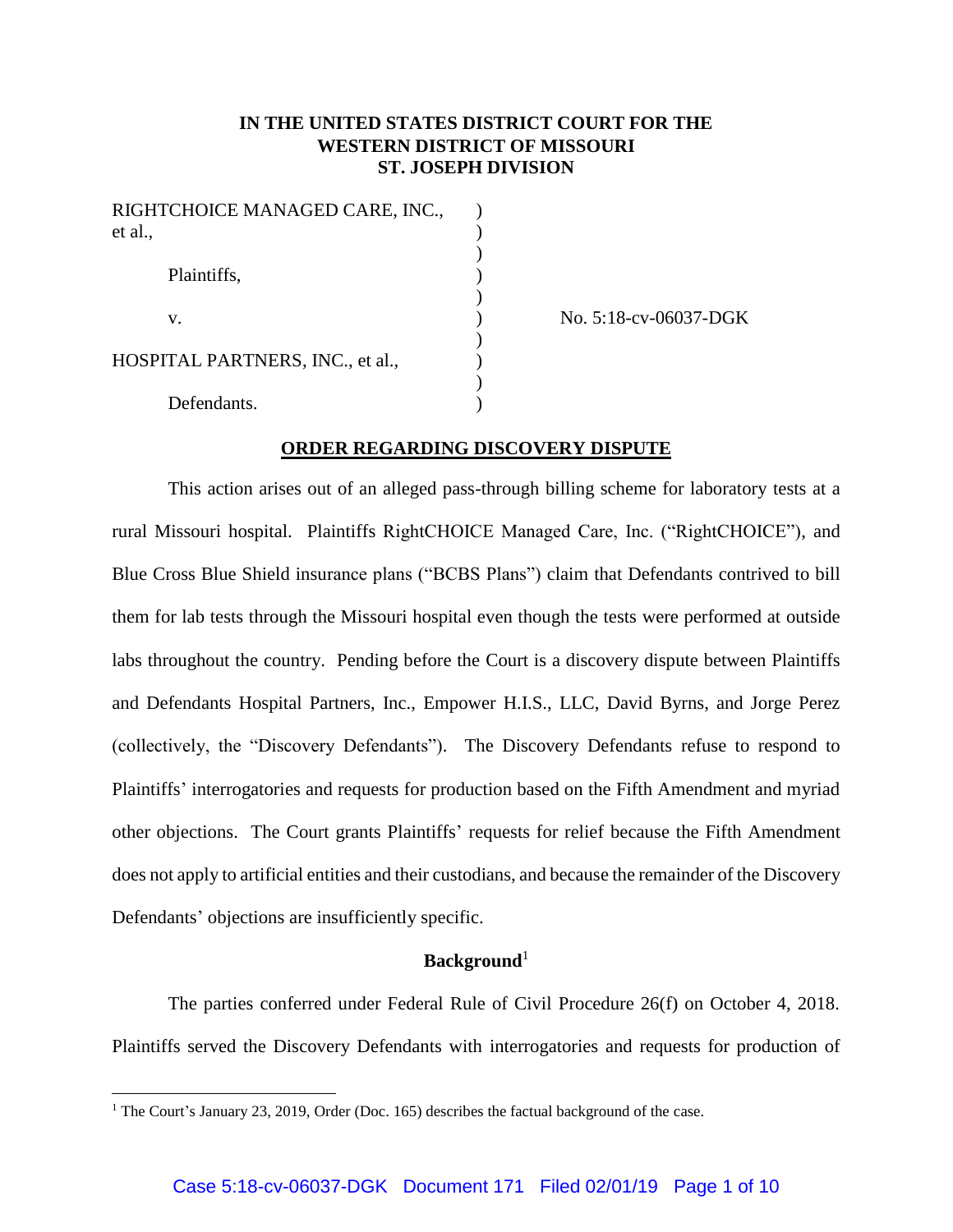documents the following week. The Discovery Defendants responded on November 26, objecting

to every one of Plaintiffs' questions and requests. The following responses, provided by Empower

H.I.S, are representative of the objections:

INTERROGATORY NO. 1: How much did you receive, whether directly or indirectly, as a result of laboratory tests that were billed through [the Hospital], and how was that amount calculated?

RESPONSE: Defendant objects to this interrogatory as overbroad, unduly burdensome and not reasonably calculated to lead to admissible evidence. Further objection is lodged as to this being an improper request for private, confidential and proprietary financial information of Defendant. In an effort to answer the interrogatory, without waiving any objections, Defendant is unaware of any amounts received directly or indirectly, as a result of laboratory tests that were billed through [the Hospital], and notes that as a service provider, or derivatively through a service provider, Defendant would have no actual knowledge of the "Source" of any paid funds, except that they came from the general accounts of [the Hospital].

(Doc. 160-1.)

REQUEST NO. 1: All documents sent to or received from [the Hospital] regarding the laboratory-billing scheme at [the Hospital].

ANSWER: Defendant objects to this request as vague, overly broad, unduly burdensome, harassing, and/or seeking information that is irrelevant and/or not reasonably calculated to lead to the discovery of admissible evidence. The Request may also invade certain applicable privileges, or the "joint defense doctrine," and appears to seek private, proprietary or restricted information as well. This Request is connected to a "laboratory-billing scheme at [the Hospital]" of which Defendant is unaware, or at a minimum, Defendant does not understand as defined. Further, to the extent that [the Hospital's] information is sought, such information would properly be sought from [the Hospital], who Defendant maintains, is an indispensable party.

(Doc. 160-2.)

Plaintiffs took issue with the objections in a December 19 letter to the Discovery Defendants. The parties conferred as required by Local Rule 37.1(a) on January 7, 2019, and the Discovery Defendants reiterated that they would not produce any documents. They also, for the first time, informed Plaintiffs that they were planning to invoke their Fifth Amendment right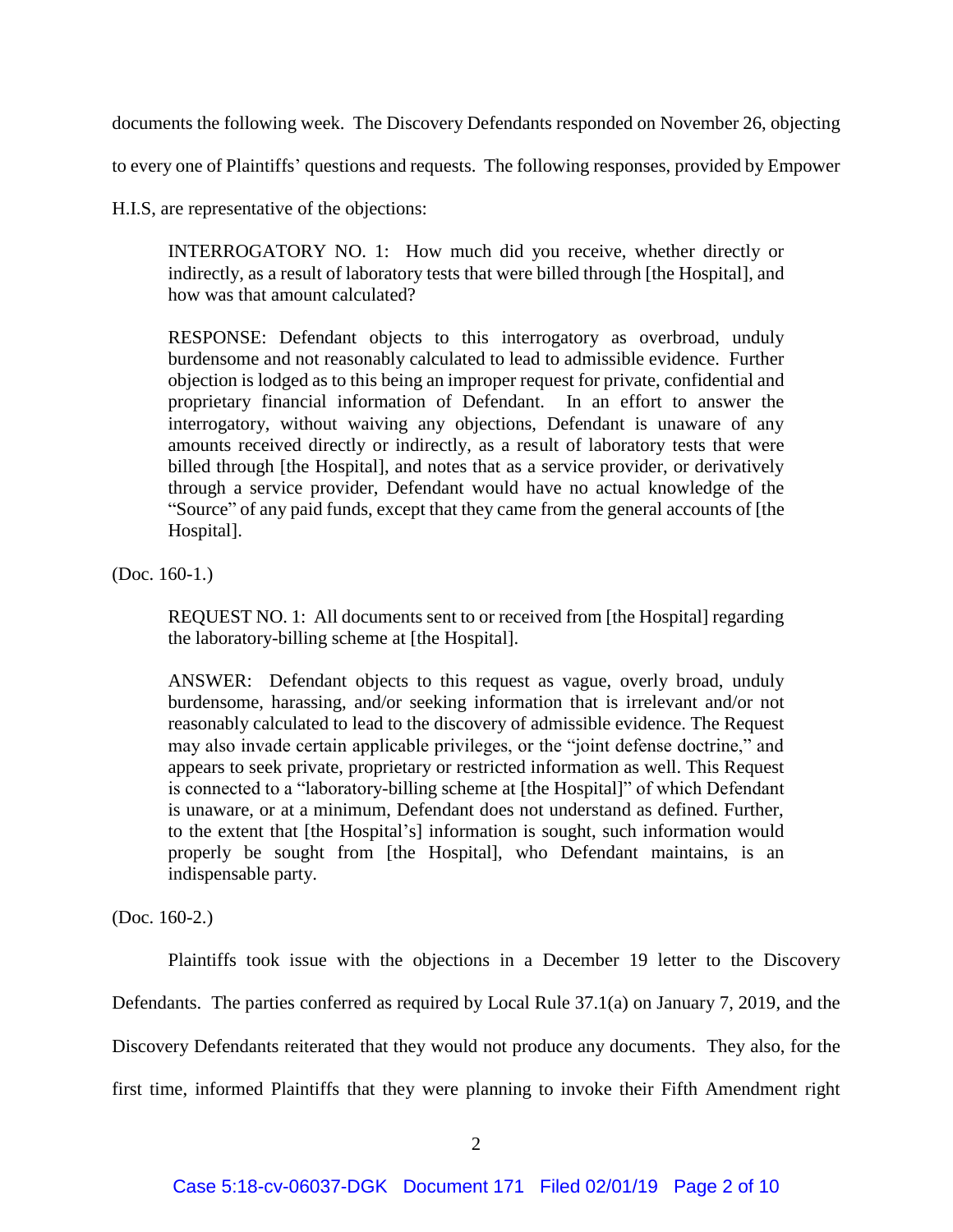against self-incrimination as an additional basis for withholding production. Soon afterward, they amended their responses to do just that, stating that the U.S. Department of Justice contacted them about a criminal investigation, and that they were asserting their right against self-incrimination until the nature and scope of the investigation becomes clear.

The parties briefed the dispute (Docs. 159 and 164), and, on January 24, the Court held a teleconference hearing to discuss it. During the hearing, Plaintiffs stated that the Discovery Defendants failed to identify any witnesses in their Rule  $26(a)(1)$  initial disclosures, made boilerplate objections to every interrogatory, and improperly invoked the Fifth Amendment. When the Court asked the Discovery Defendants' counsel whether they had produced a single document in the case, he enthusiastically replied, "Nope."

Plaintiffs request that the Court order the Discovery Defendants to (1) amend their initial disclosures; (2) produce responsive, non-privileged documents requested from Hospital Partners and Empower H.I.S.; (3) specify exactly which interrogatories Byrns and Perez object to on the basis of the privilege against self-incrimination; (4) answer Plaintiffs' interrogatories in good faith or have adverse inferences drawn from their refusal; and (5) each provide a sworn statement identifying the steps taken to preserve discoverable information. The Discovery Defendants ask the Court to deny these requests.

#### **Standard**

Litigants are entitled to discover any nonprivileged matter that is relevant to their claims or defenses. Fed. R. Civ. P. 26(b)(1). District courts "broadly and liberally" interpret discovery rules "in order to fulfill discovery's purposes of providing . . . parties with information essential to the proper litigation of all relevant facts, to eliminate surprise, and to promote settlement." *Weiss v. Amoco Oil Co.*, 142 F.R.D. 311, 313 (S.D. Iowa 1992) (citing *Oppenheimer Fund, Inc. v.*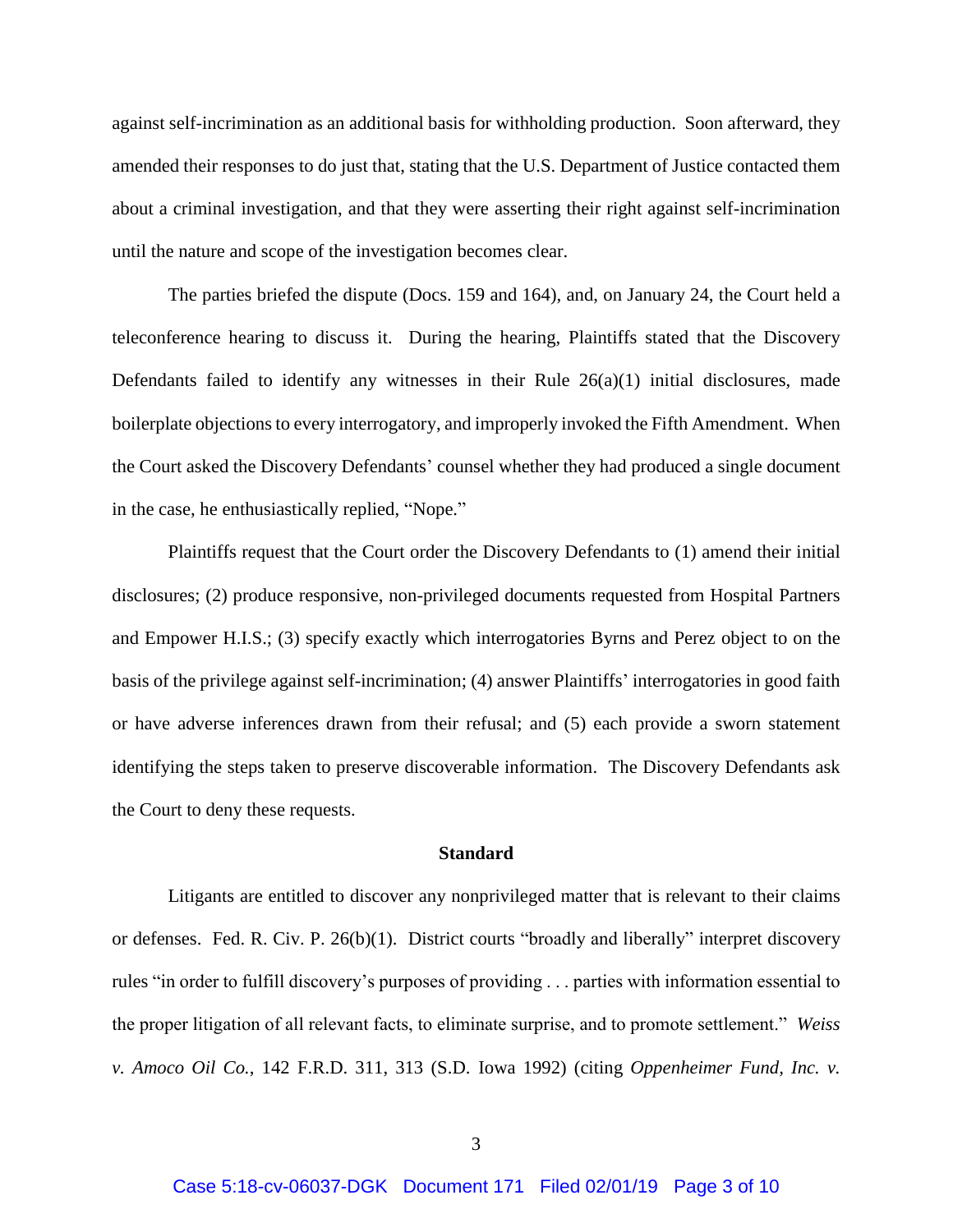*Sanders*, 437 U.S. 340, 341 (1978)) (internal quotations and other citations omitted). District courts have "very wide discretion in handling pretrial discovery," and their decisions will be upheld absent a "gross abuse of discretion resulting in fundamental unfairness in the trial of the case." *Voegeli v. Lewis*, 568 F.2d 89, 96 (8th Cir. 1977); *see also Cook v. Kartridg Pak Co.*, 840 F.2d 602, 604 (8th Cir. 1988) ("A district court must be free to use and control pretrial procedure in furtherance of the orderly administration of justice.").

# **Discussion**

The Discovery Defendants make two general objections to Plaintiffs' interrogatories and requests for production. They first contend that Plaintiffs' discovery attempts presuppose the existence of the alleged billing scheme. They claim that they cannot respond because no such scheme existed. Granted, Plaintiffs' requests seek information pertaining to "the laboratory-billing scheme." But between Plaintiffs' third amended complaint (Doc. 57) and discovery requests, it is apparent that the Discovery Defendants have enough information to understand the specific nature of what Plaintiffs are seeking. The Discovery Defendants are not excused from discovery just because they deny that a "scheme" existed. If the Discovery Defendants' position is that they have no relevant information whatsoever related to the billing arrangement or relationships described in Plaintiffs' complaint, they must so state with particularly and in response to particular requests.

The Discovery Defendants next argue that Plaintiffs' requests are more appropriately directed at the Hospital. But whether the Hospital possesses the same or additional relevant documents is immaterial to the Discovery Defendants' independent obligation to produce all relevant, non-privileged information in their "possession, custody, or control." Fed. R. Civ. P. 34(a).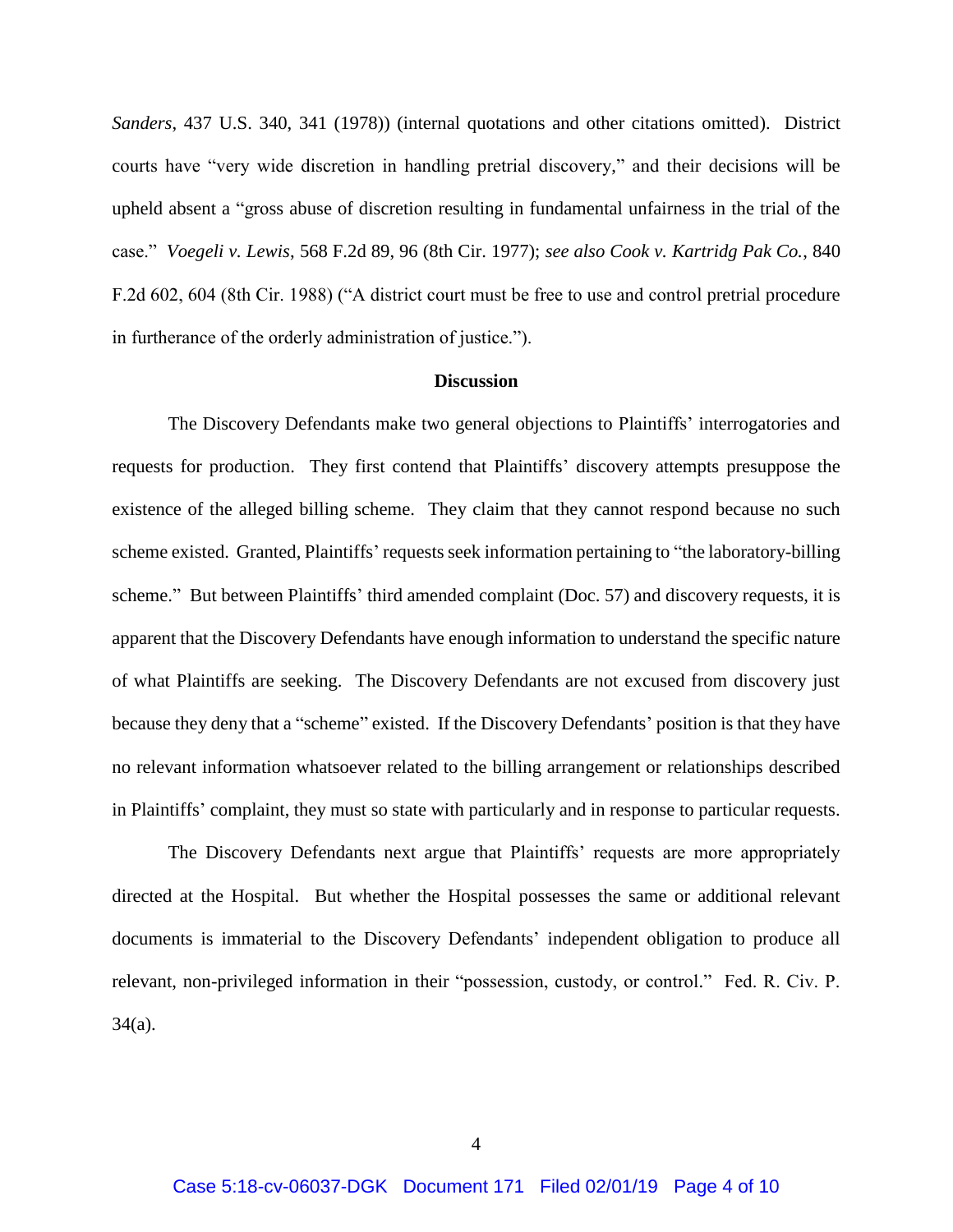### **I. The Discovery Defendants must supplement their initial disclosures.**

Rule 26(a)(1) requires litigants to provide "the name and, if known, the address and telephone number of each individual likely to have discoverable information." It also requires copies or a description of "all documents, electronically stored information, and tangible things" in the disclosing party's possession that may be used to support its claims or defenses. The Discovery Defendants' Rule 26(a)(1) disclosures provide none of this. They merely list "corporate representative[s]" of various unnamed entities, such as "any billing/management vendors of the Defendants." They describe the subject of the information held by these entities with only a generic sentence about "the allegations of the complaint." They state that the addresses and phone numbers of these representatives are in the care of the Discovery Defendants', or other parties', counsel.

Such responses fail to comply with Rule 26(a)(1). *See, e.g.*, *Toney v. Hakala*, 4:10-cv-2056-JAR, 2012 WL 1554911, at \*1 (E.D. Mo. Apr. 30, 2012); *Lyon v. Bankers Life & Cas. Co.*, No. CIV-09-5070-JLV, 2011 WL 124629, at \*4-7 (D.S.D. Jan. 14, 2011); *Rogers v. Bank of Am., N.A.*, No. 13-1333-CM-TJJ, 2014 WL 4681031, at \*4-5 (D. Kan. Sept. 19, 2014). The Court orders the Discovery Defendants to supplement their initial disclosures with the specific names and contact information, if known, of individuals likely to have discoverable information. The Discovery Defendants must also provide copies of, or a list detailing, by category and location, all documents, electronically stored information, and tangible things in their possession, custody, or control that they may use to support their claims or defenses.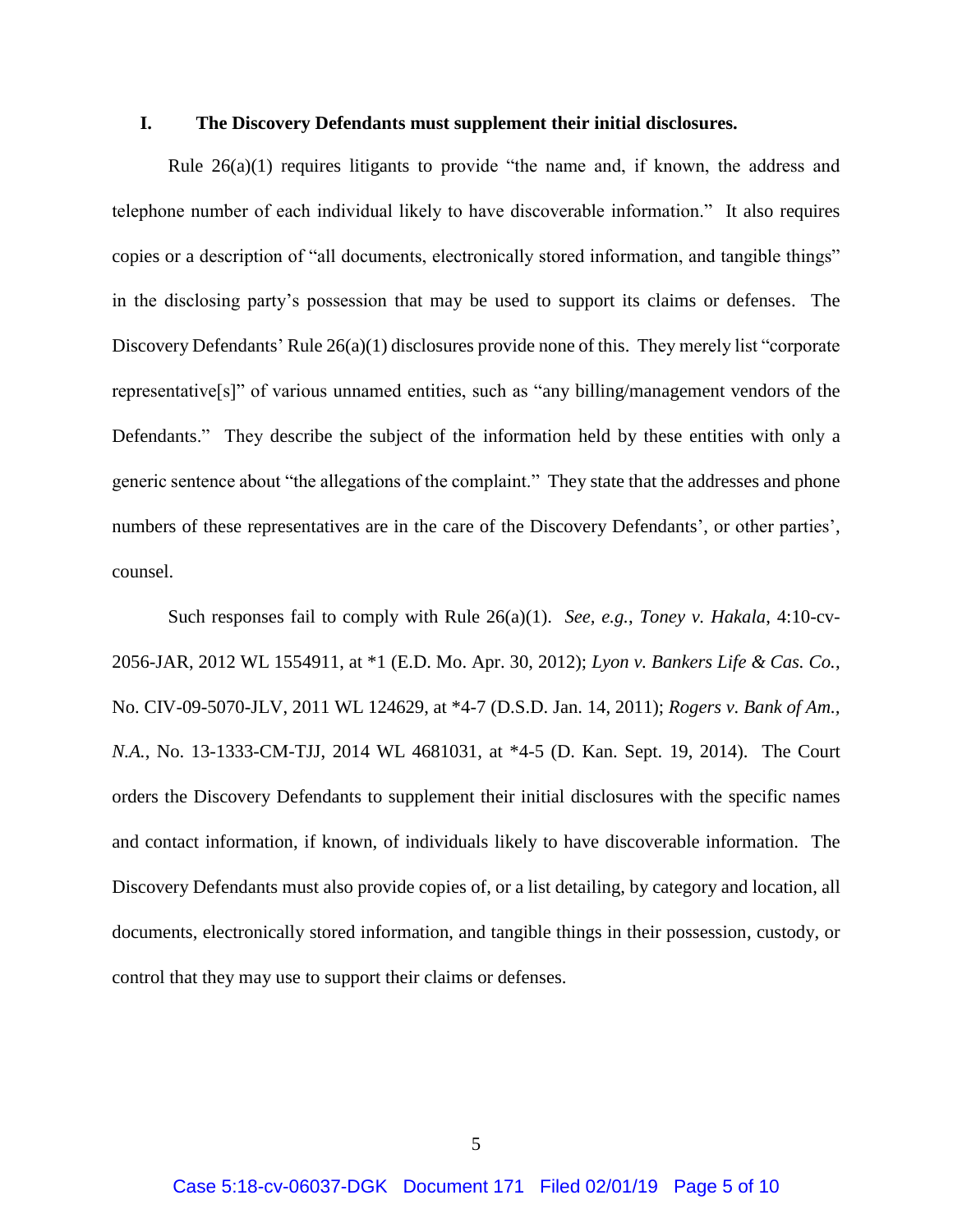**II. Hospital Partners and Empower H.I.S. must respond to Plaintiffs' interrogatories and requests for production; Byrns and Perez must produce relevant business records in their possession, custody, or control, and assert their Fifth Amendment rights with greater specificity as to each interrogatory.**

The four Discovery Defendants assert their Fifth Amendment privilege against selfincrimination as the principle basis for refusing to respond to interrogatories and produce documents. Their invocation is invalid. To begin, the Fifth Amendment does not protect Hospital Partners and Empower H.I.S. because they are artificial legal entities. *Braswell v. United States*, 487 U.S. 99, 102 (1988); *United States v. White*, 322 U.S. 694, 698 (1944) ("Since the privilege against self-incrimination is a purely personal one, it cannot be utilized by or on behalf of any organization, such as a corporation."). And because such entities act only through their agents, a corporate custodian cannot invoke the privilege with respect to business records—even when their production would personally incriminate him. *Bellis v. United States*, 417 U.S. 85, 88 (1974).<sup>2</sup>

The Discovery Defendants argue that the Fifth Amendment nonetheless shields Hospital Partners and Empower H.I.S. from discovery because they are the alter egos of the individual defendants.<sup>3</sup> This argument is meritless. Where, as here, individuals "form a separate business entity, hold that entity out as distinct and apart from the individuals involved, and file separate tax returns on behalf of the entity, [they] are estopped from denying the existence and viability of that entity for Fifth Amendment purposes." *United States v. Harrison*, 653 F.3d 359, 361-62 (8th Cir. 1981); *see also United States v. Doe*, 465 U.S. 605, 608 n.4 (1984) (quoting *Bellis*, 417 U.S. at 92). Hospital Partners and Empower H.I.S. are a Florida corporation and limited liability

 $\overline{a}$ 

<sup>2</sup> This principle is known as the "collective entity" doctrine.

<sup>&</sup>lt;sup>3</sup> More specifically, the Discovery Defendants claim that the Plaintiffs, by attempting to pierce the corporate veil, have acknowledged that there is "essentially no difference between the individuals and the entities." But as discussed in the Court's January 23, 2019, Order denying the Discovery Defendants' motion to dismiss (Doc. 165), Plaintiffs do not seek to pierce the corporate veil.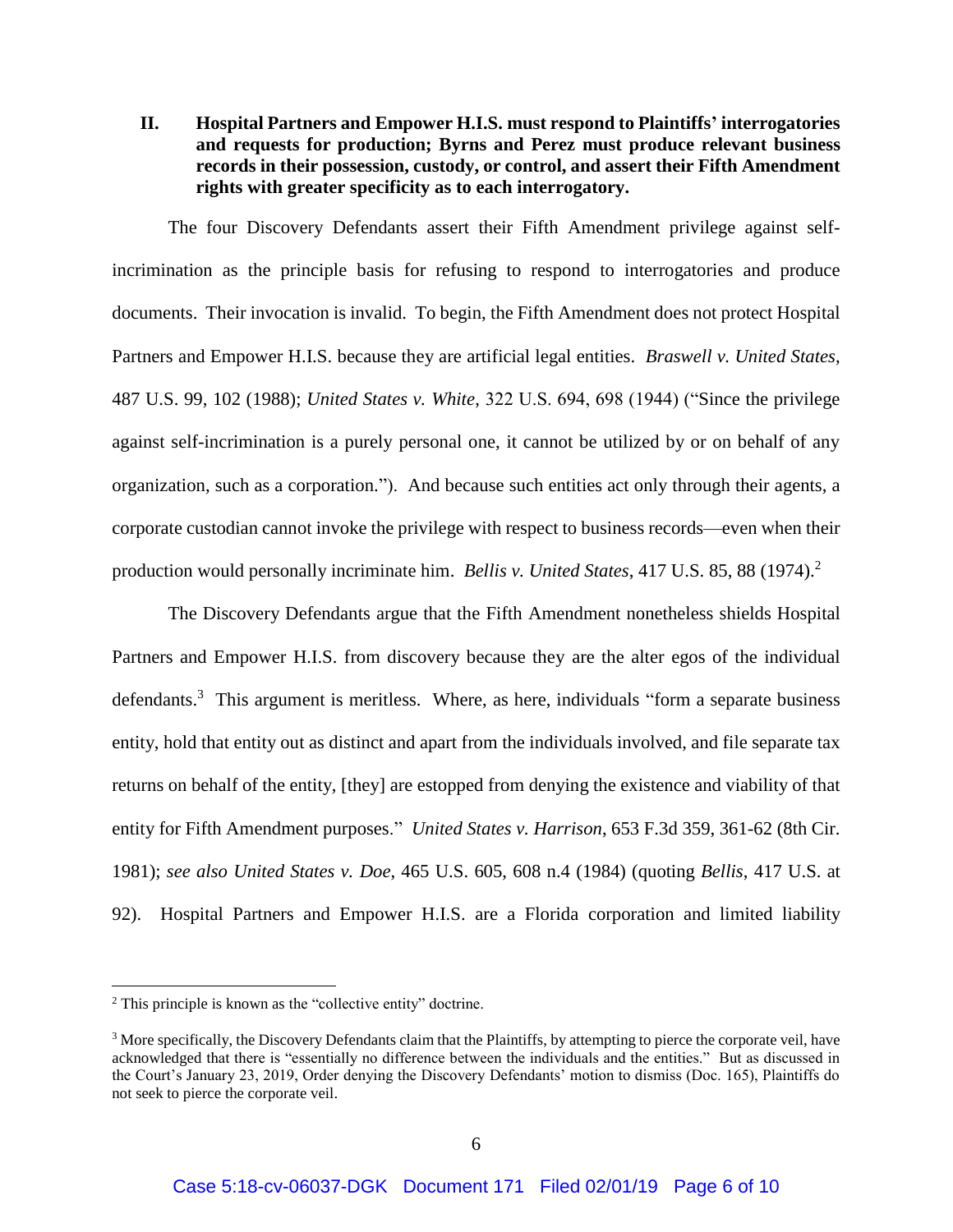company, respectively, with legal identities separate from Byrns and Perez. They engaged in institutional activity by, among other things, entering into contracts pertaining to the Hospital's management. They therefore have no Fifth Amendment rights.

That Hospital Partners and Empower H.I.S. do not have "hundreds of owners" is immaterial. "It is well settled that no privilege can be claimed by the custodian of corporate records, regardless of how small the corporation may be." *Bellis*, 417 U.S. at 100; *see also United States v. Lawn Bldrs. of New Eng., Inc.*, 856 F.2d 388, 394 (1st Cir. 1988) ("[E]ven assuming [the corporation] to be a one-man corporation and [the corporate custodian] to be that one man, the corporate records are not shielded from production.").

The Discovery Defendants' claim that the act of production itself has a protected, testimonial aspect is also without merit. In the Eighth Circuit, the Fifth Amendment act-ofproduction privilege does not extend to corporate custodians. *In re Grand Jury Subpoena (85-W-71-5)*, 784 F.2d 857, 861-62 (8th Cir. 1986); *Lawn Bldrs.*, 856 F.2d at 394. Consequently, Byrns and Porter have no act-of-production protection with respect to the business records of Hospital Partners and Empower H.I.S.

As to the Discovery Defendants' blanket invocation of the privilege in response to Plaintiffs' interrogatories, the Eighth Circuit has been very clear that "[t]here is no blanket Fifth Amendment right to refuse to answer questions in noncriminal proceedings." *Capitol Prods. Corp. v. Hernon*, 457 F.2d 541, 542 (8th Cir. 1972). Rather, "[t]he privilege must be specifically claimed on a particular question and the matter submitted to the court for its determination as to the validity of the claim." *Id.* (internal quotations and citation omitted). The Discovery Defendants' onesentence invocation of the Fifth Amendment as a basis for refusing to respond to a single question is impermissibly broad. It does not show that Byrns and Perez thoughtfully considered how each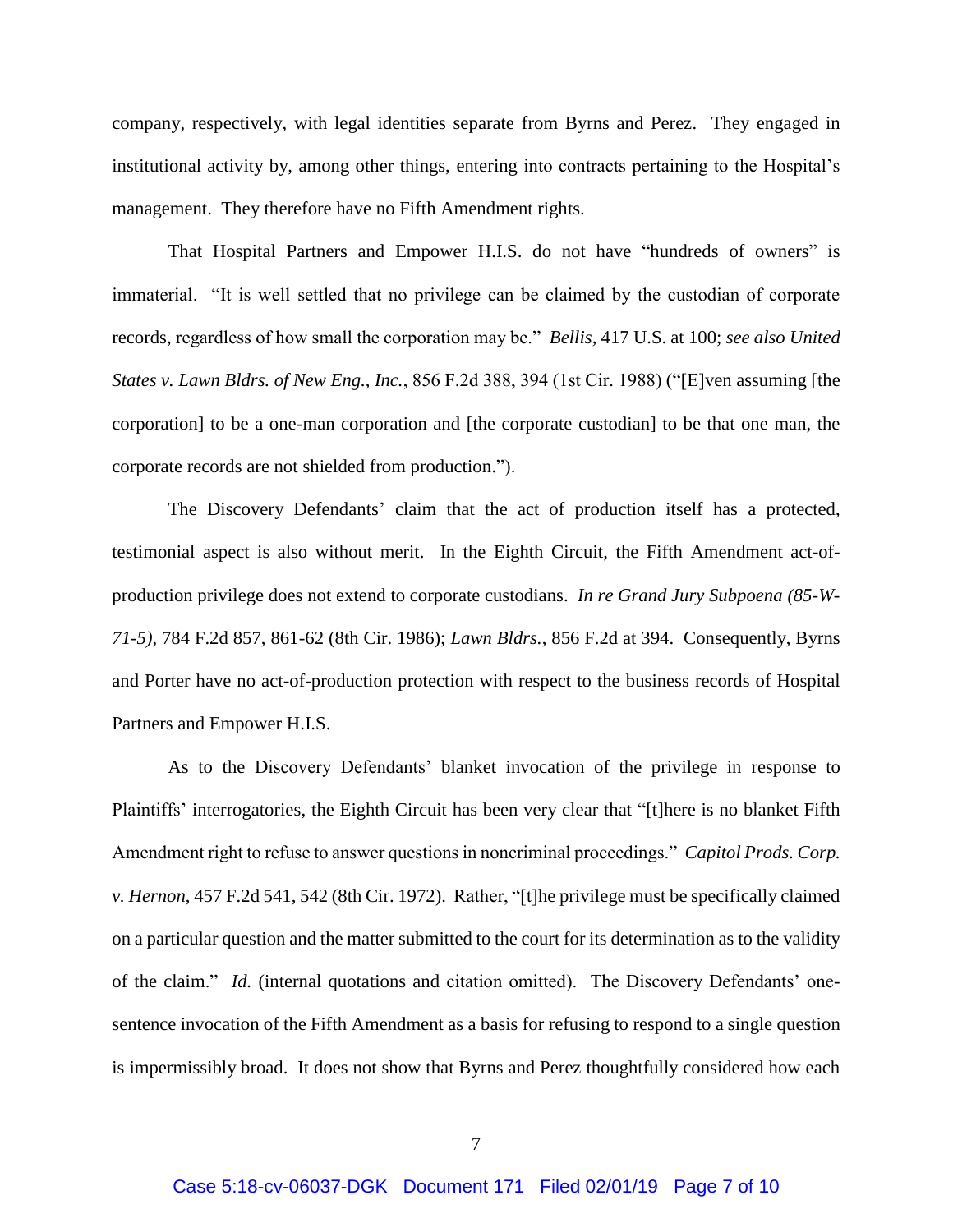question might incriminate them. It also fails to provide the Court with sufficient factual information to evaluate the claims of privilege.

Based on the foregoing, the Court orders Hospital Partners and Empower H.I.S. to produce relevant, non-privileged documents and respond to Plaintiffs' interrogatories. The Court further orders Byrns and Perez to produce all relevant, non-privileged business records in their possession. *See In re Grand Jury Witnesses*, 92 F.3d 710, 713 (8th Cir. 1996) ("It is irrelevant that the witnesses are not the corporation's designated document custodians. For Fifth Amendment purposes, any corporate agent with possession, custody, or control of corporate records produces those records in a representative capacity." (citations omitted)). In addition, Byrns and Perez must contour their Fifth Amendment objections to each particular interrogatory, so that, if necessary, the Court can make a question-by-question judgment on the privilege's applicability.

# **III. The Discovery Defendants' must object to Plaintiffs' interrogatories and requests for production with particularity.**

Having concluded that the Fifth Amendment does not shield the Discovery Defendants' from providing discovery, the Court next addresses their objections to Plaintiffs' interrogatories and requests for production. Rule 33 governs interrogatories, and Rule 34 governs requests for production. Both require objections to be made with "specificity." Fed. R. Civ. P. 33(b)(4), 34(b)(2)(B); *Liguria Foods, Inc. v. Griffith Labs., Inc.*, 320 F.R.D. 168, 184 (N.D. Iowa 2017). Boilerplate objections are unacceptable. *Id.*; *Walker v. Lakewood Condominium Owners Ass'n*, 186 F.R.D. 584, 587 (C.D. Cal. 1999) ("Boilerplate, generalized objections are inadequate and tantamount to not making any objection at all." (citations omitted)).

Almost all of the Discovery Defendants' objections to Plaintiffs' interrogatories and requests for production include the following sentence: "Defendant objects to this request as vague, overly broad, unduly burdensome, harassing, and/or seeking information that is irrelevant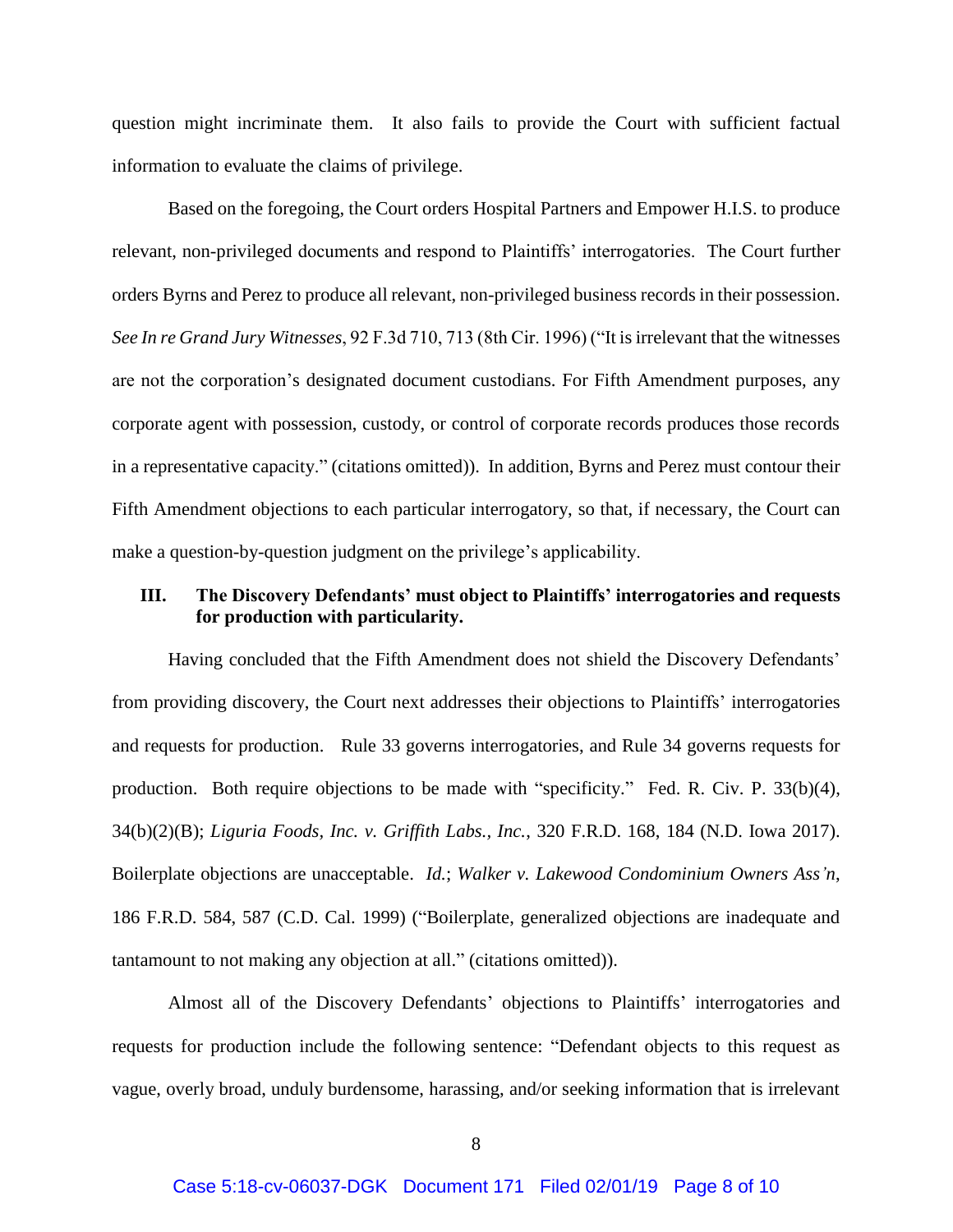and/or not reasonably calculated to lead to the discovery of admissible evidence." Many objections also assert unspecified "applicable privileges." The Discovery Defendants do not explain why the protective order (Doc. 166), which they negotiated, does not address their concerns. Nor do they provide a privilege log. And although some of the objections differ to some degree, they are still conclusory recitations that do not adequately explain their underlying bases. The Court orders the Discovery Defendants to either respond to Plaintiffs' questions and requests or tailor their objections with much greater particularity. If they assert a privilege, they must provide a privilege log.

### **IV. The Discovery Defendants must document their preservation efforts**

The Discovery Defendants' failure to produce a single document, months into discovery, concerns the Court. The Court is likewise concerned by the Discovery Defendants' sweeping and generalized responses, as well as Plaintiffs' allegations that they have not issued retention notices and are unaware of the location of Empower H.I.S.'s records. Under the circumstances, the Court agrees with Plaintiffs that the Discovery Defendants each need to prepare a sworn statement detailing their efforts to preserve discoverable information.

# **V. The Discovery Defendants' remaining arguments are without merit.**

The Court addressed many of the Discovery Defendants' remaining arguments in its January 23, 2019, Order (Doc. 165) denying their and James Porter Jr.'s motions to dismiss. For example, the Discovery Defendants claim that broad discovery is improper until the Court determines whether it has jurisdiction. It has now done so. Finally, to the extent the Court's prior Order did not address the Discovery Defendants' remaining arguments, the Court has considered them and finds them without merit.